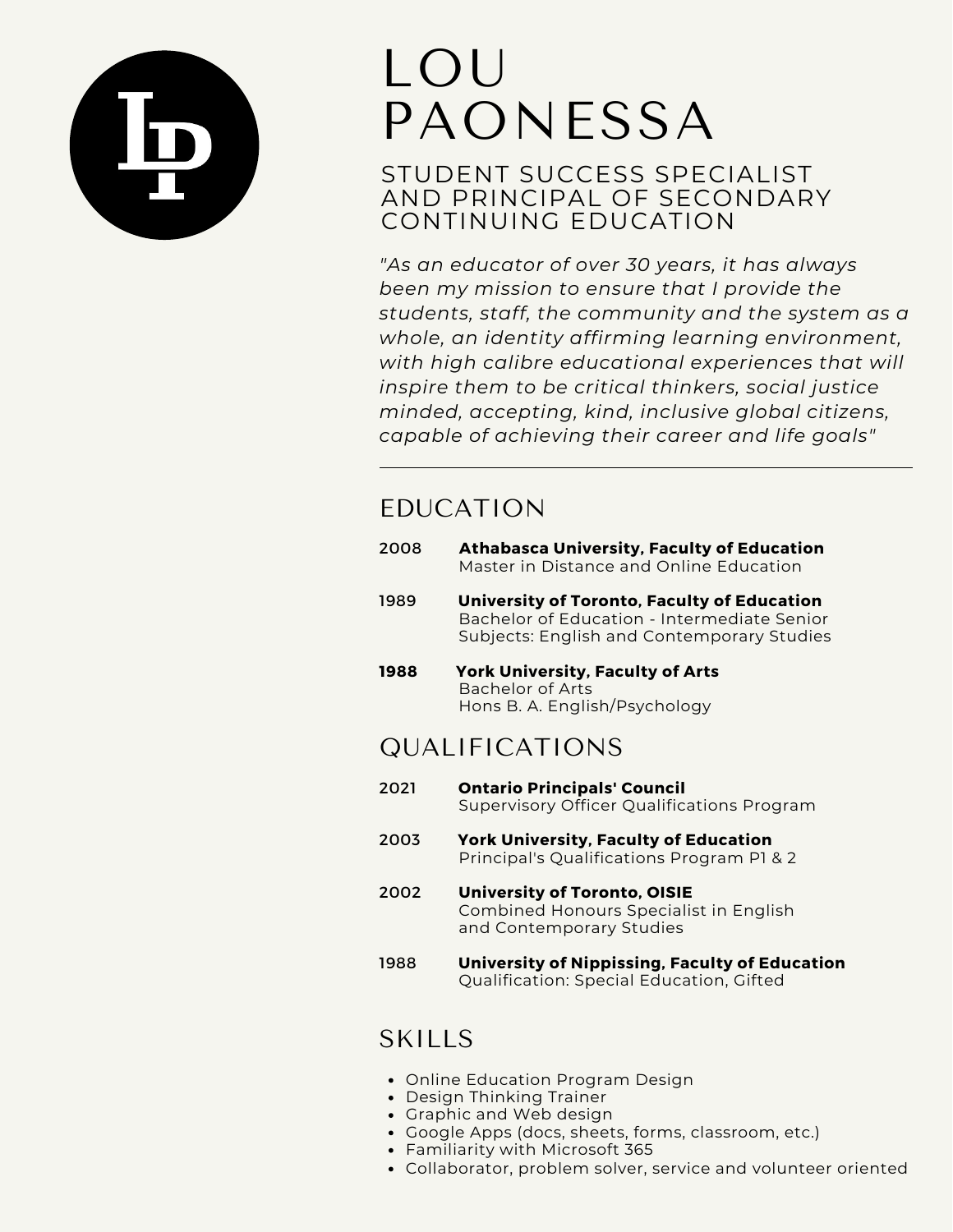# LEADERSHIP AND TEACHING EXPERIENCE **Student Success Portfolio:**

#### **2016-20 York Catholic District School Board Student Success Specialist / Secondary Credit Continuing Education**

Secondary eLearning, Cooperative Education, Specialist High Skills Major, Experiential Learning, Ontario Youth Apprenticeship Program, Technology Education, Guidance and Careers, Dual Credits, School College Work Initiative, Student Learning Projects (K-12), Elementary Pathways, Elementary Remote School

**Secondary Credit Continuing Education Portfolio:** Adult Credit, Night School, International Languages Program, PLAR, After School Credit, Summer School

#### **2017-18 Ontario Ministry of Education**

#### **Student Achievement Officer (1 year secondment)**

- Assigned to DPCDSB and TCDSB
- Elementary support: Renewed Math Strategy
- Teacher and Administrator Professional Development: Elementary and Secondary in Math, Literacy and Leadership development

#### **2013-16 Father Michael McGivney, IB World School**

- Principal / IB Head of School
- Vice Principal

#### **2005-09 St. Elizabeth Catholic High School/Regional Arts**

• Vice Principal

#### **2004-05 St. Robert Catholic High School**

- English Department Head
- **1989-04 Toronto Catholic District School Board** Teacher: Brebeuf College School

WORKSHOP PRESENTER

- **2018-20 Catholic Principals' Council of Ontario PQP Part 1 and 2 - Online**
- **2016 Catholic Principals' Council of Ontario, Webinar Presenter**
	- TOPIC: Culturally Responsive Pedagogy
	- TOPIC: Service Learning Improving Social Responsibility and Citizenship Skills
- **2015 Technology Enabled Learning and Leading - Webinar Presenter**

Facilitated by: adfo, CPCO, and CPCO

- TOPIC: Using Technology to Develop 21st Century Competencies
- TOPIC: Strategies to promote Collaborative Inquiry
- TOPIC: How to Shift School Culture through the 21st Century Fluencies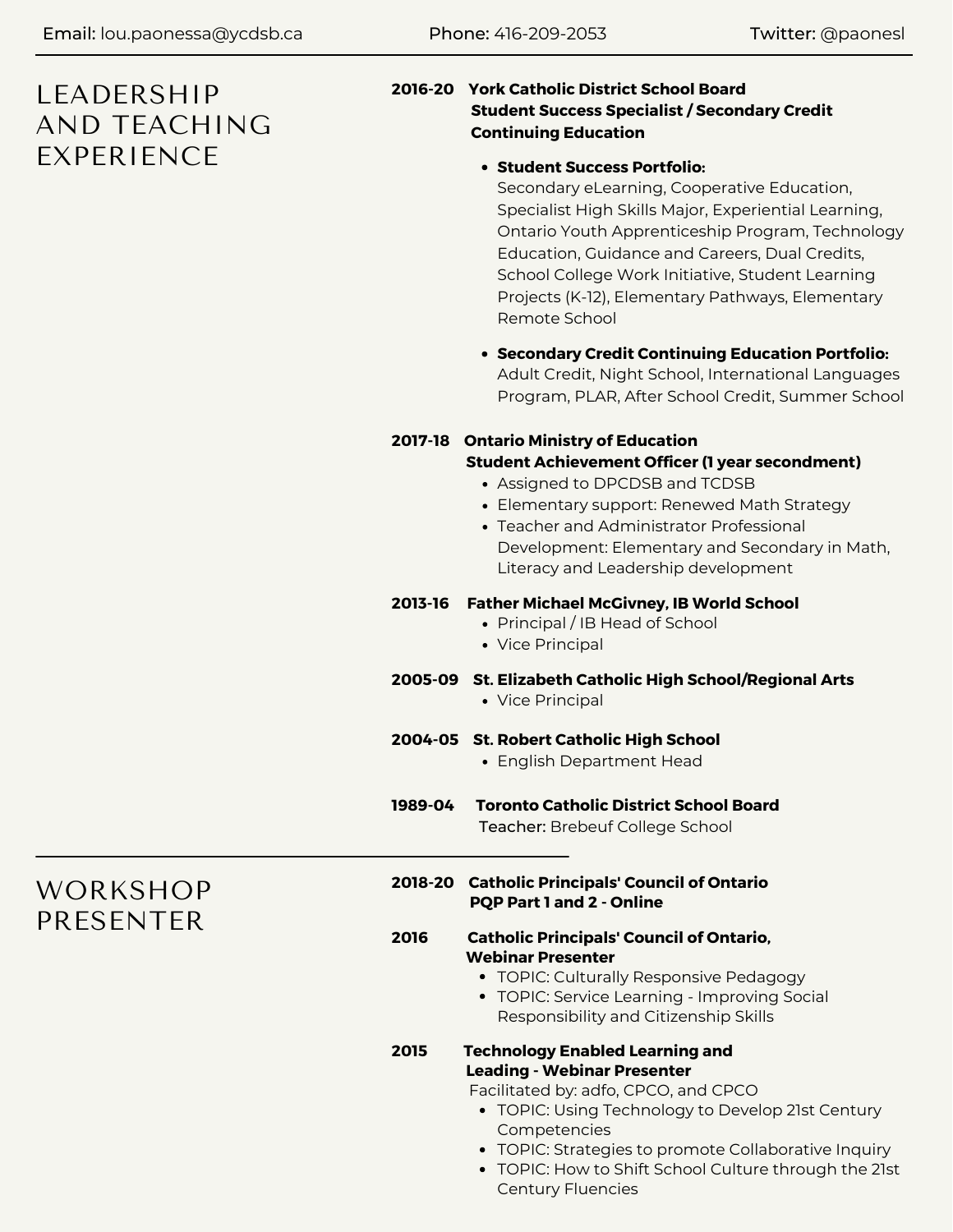| 2017-20                                                                                                   | <b>International Baccalaureate</b><br><b>IBEN Workshop Leader,</b><br><b>Authorization and Evaluation team member</b>                                                                                                                                                                                                                                                            |
|-----------------------------------------------------------------------------------------------------------|----------------------------------------------------------------------------------------------------------------------------------------------------------------------------------------------------------------------------------------------------------------------------------------------------------------------------------------------------------------------------------|
| 2017-19                                                                                                   | <b>York Catholic District School Board</b><br>Trainer: Violent Threat Risk Assessment, Level 1                                                                                                                                                                                                                                                                                   |
| 2017-19                                                                                                   | <b>York Catholic District School Board</b><br>• Trainer: Violent Threat Risk Assessment, Level 1                                                                                                                                                                                                                                                                                 |
| 2008-10                                                                                                   | <b>York University, Faculty of Education</b><br>• Instructor: Drama AQ - Part 1, 2 and Specialist                                                                                                                                                                                                                                                                                |
| <b>COMMITTEE</b><br>2019-20<br><b>WORK</b><br>2020<br>2018-20<br>2016-20<br>2018-20<br>2011-18<br>2017-19 | <b>Human Rights, Equity, Diversity and Inclusion</b><br><b>Committee, York Catholic District School Board</b><br>• Member: 2SLGBTQ+, Accessibility and<br>Accommodation, Anti-Black Racism Pillar, Cultural<br>and Racial Identity, Culturally Responsive and<br>Relevant Pedagogy, Indigenous Education (Co-chair),<br>Mental Health Pillar, Religion Pillar, Special Education |
|                                                                                                           | <b>Homelessness Prevention and Housing Stabilization</b><br><b>Strategy Steering Committee, YCDSB Representative</b>                                                                                                                                                                                                                                                             |
|                                                                                                           | <b>Georgina Trades Training Inc.</b><br><b>Board of Directors, YCDSB Representative</b>                                                                                                                                                                                                                                                                                          |
|                                                                                                           | <b>Ontario Education Championship Team, YCDSB</b><br><b>Representative</b>                                                                                                                                                                                                                                                                                                       |
|                                                                                                           | <b>YCDSB / YRDSB / York Regional Police Partnership</b><br>• Safe Schools Initiatives: Crimestoppers, Empowered<br>Student Partnerships, Safe Schools Joint Protocol                                                                                                                                                                                                             |
|                                                                                                           | 2019-20 OSSTF Bargaining Committee<br>• Secondary representative and member of the<br>negotiation team                                                                                                                                                                                                                                                                           |
|                                                                                                           | <b>York Catholic Secondary Administrators</b><br>• Vice President, 2018<br>• Treasurer, 2011-2017                                                                                                                                                                                                                                                                                |
|                                                                                                           | <b>Joint Protocol Student Achievement,</b><br>YCDSB Representative, Barrie Area                                                                                                                                                                                                                                                                                                  |
| 2019<br>PUBLISHED<br><b>ARTICLES</b><br>2017                                                              | Title: The Connected Leader, Principal Connections,<br>CPCO, Summer 2019, Volume 22                                                                                                                                                                                                                                                                                              |
|                                                                                                           | <b>Title: Effective Communication and Parent Engagement</b><br>in a Digital World, Principal Connections, Winter 2017,<br>Volume 21, Issue 2                                                                                                                                                                                                                                     |

REFERENCES

# **Available Upon Request**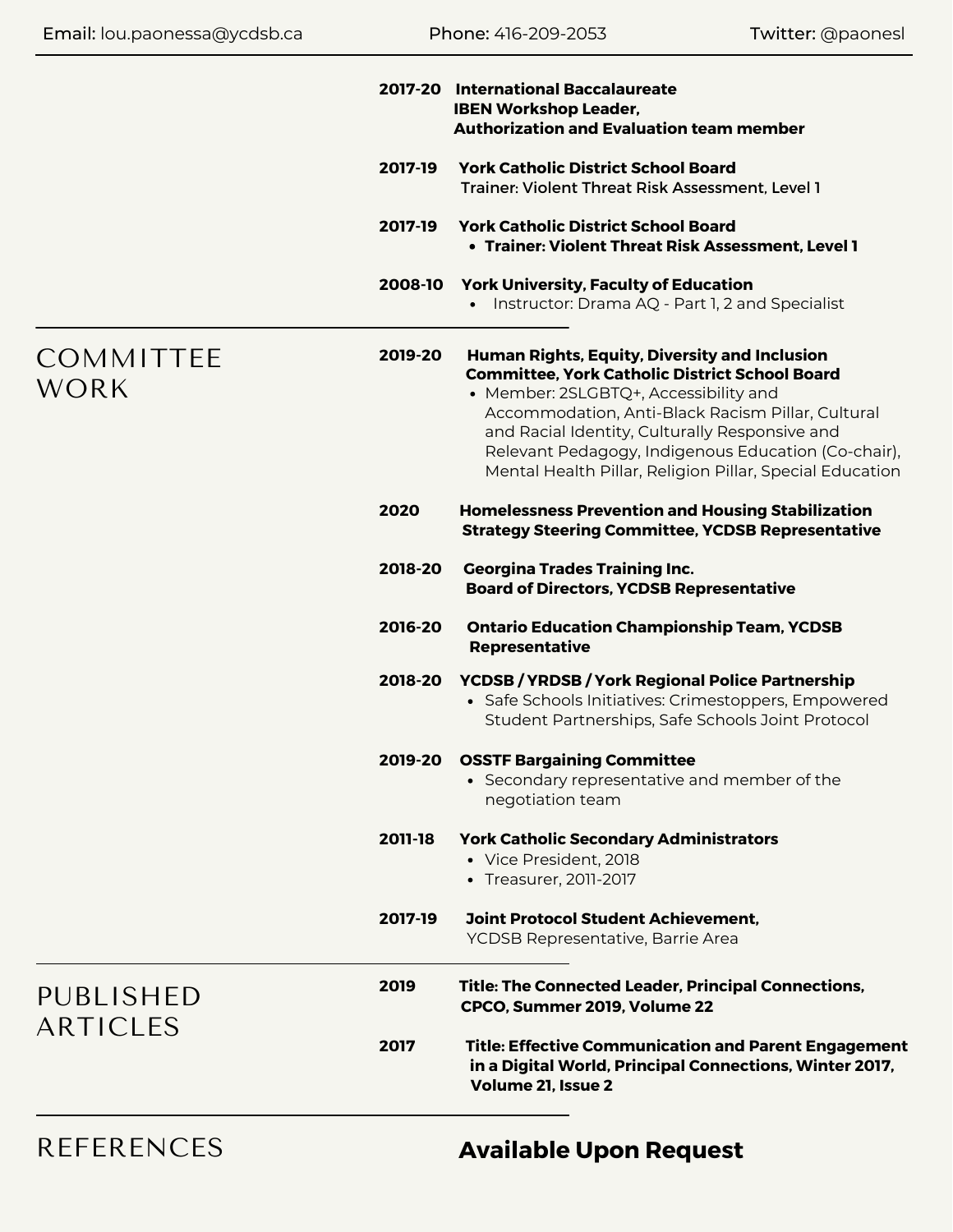### Setting the Direction and Sustaining Vision

- Responsible for developing and  $\bullet$ implementing the Indigenous Board Action plan, which includes teacher and staff sensitivity training, curriculum development for Elementary Social Studies and the grade 11 Native Studies English.
- Develop and oversee the deployment of Pathways goals for students, which are included in the YCDSB Multi-Year Strategic Plan involving initiatives and professional development related to Experiential learning, Skilled Trades and STEAM.
- Determine and oversee all aspects of how SHSM, COOP, OYAP, EL resources are allocated system-wide to support Career exploration, new program development, teacher PD, student experiential learning opportunities and parental engagement.
- Collaborated with team leaders as an SAO to review Board Improvement Plan for Student Achievement for Dufferin Peel Catholic District School Board and have reviewed School Improvement Plans with principals in elementary schools.
- Inspired school and department improvement planning and goal setting with secondary staff at schools in Toronto Catholic District School Board.
- Engaged and provided DPCDSB Superintendents in innovative leadership development workshops

### Building Relationships and Developing People

- Developed strong relationships and productive communication with Indigenous community members as co-chair of the Indigenous Steering committee.
- Recognizing the barriers between the board and various underserved groups (Black and Indigenous families, families of students with special education needs) to engage in meaningful two-way dialogue to co-create solutions to meet their needs.
- Encourage stronger student/parent engagement for underrepresented groups (Black students, Indigenous students, special education students) through information sessions highlighting differentiated supports.
- Understanding that it is important to collaborate with marginalized stakeholder groups, I consult with racialized leaders and community members prior in order to ensure programming meets unique needs.
- Create an environment of innovation, creativity and entrepreneurship and a strong sense of teamwork and collaboration for the Pathways and Careers Teachers who function as guidance teachers for grade 7 and 8.
- Developed collaborative structures within the Pathways team that enable a very lean staff to support each other with goal setting, and program development.

# **Creating a Culture of Student and Staff Well Being**

I have always worked diligently to deepen my own learning, not just with regards to safe schools through my work as a Violent Threat Risk Assessment trainer, but more recently through the work I am doing related to Accessibility, Human Rights, Equity and Anti-Black Racism. I know that as a cis white male, it is important for me to become aware of how who I am has provided me with privileges not afforded to all. I became aware of this as principal of the most diverse secondary school in the YCDSB. As principal, I saw how my students, black, and South Asian as well as those who struggled with gender identity or identified as LGBTQ2S, conveyed to me a sense of "not being good enough."

When I realized this, I made it my mission to do whatever I had to do to shift that perception of themselves and the negative perception of the school itself. Over my time at McGivney, this changed through the intentional work we as a staff engaged in to shift culture and create an environment of belonging and self worth not just for the students but for the staff, who also suffered from the negative perception of the school in the community. This is the work I continue to do as a system principal as I continue to learn, participating in webinars, anti-Black racism training and reading books like, "How to be an Anti-Black Racist," and "White Fragility."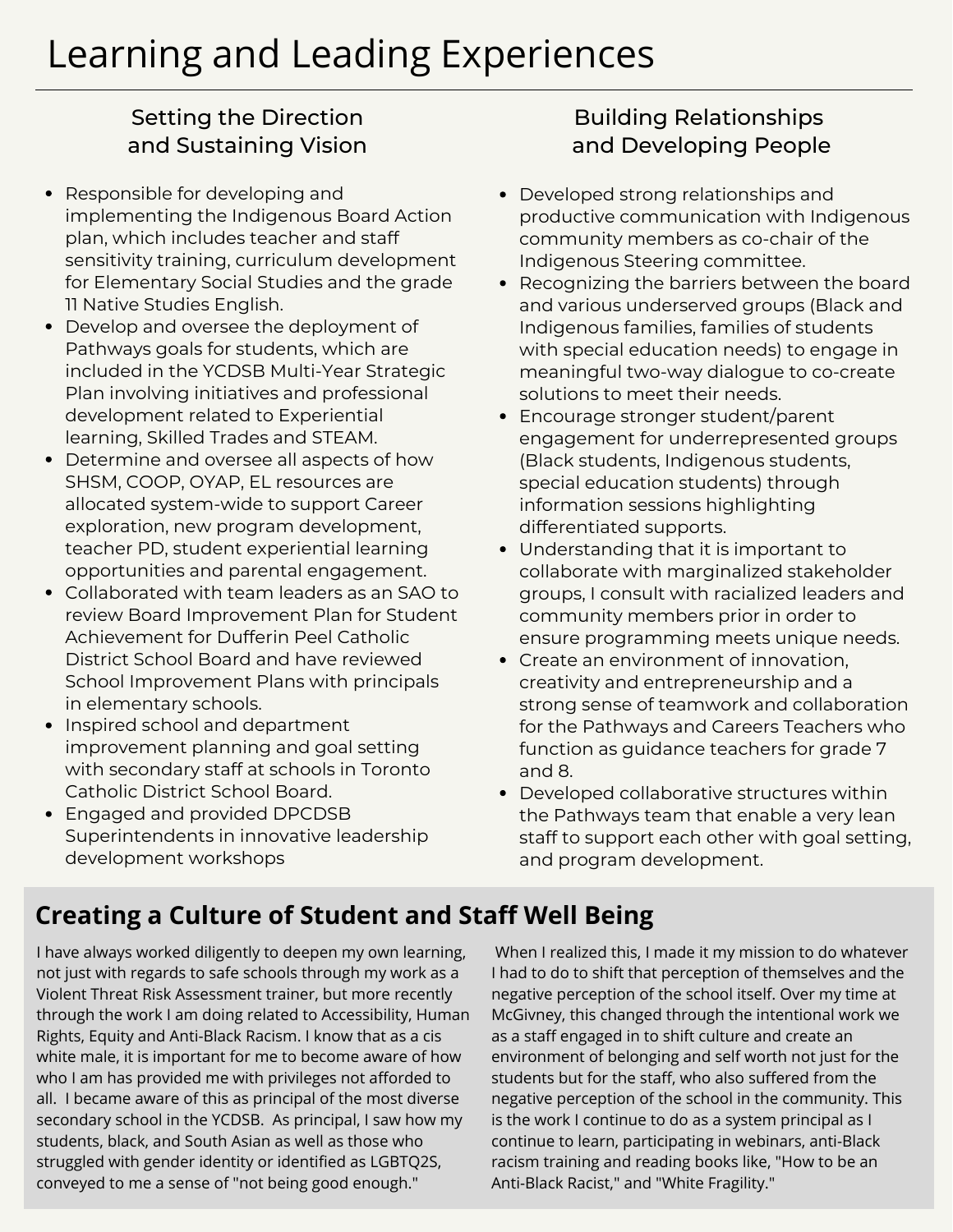### Improving the Instructional Program

- Revising current Transition meeting and  $\bullet$ Course selection processes to identify and eliminate systemic barriers, especially as it pertains to Black, Indigenous and Functional Life skills students.
- Working with elementary and curriculum consultants and our partners at Edge Factor and Kidder Kits, will be creating hands on build projects for grade 6, 7 and 8 students, that include connections to the math and science curriculum as well as activities that will allow students to explore a variety of career options in the Skilled Trades.
- Introducing a wider more inclusive range of course and program options, as part of the Secondary Credit Continuing Education portfolio, including American Sign Language (ASL), and Equity and Social Justice, focused on anti-black racism.
- Initiated a grade 8 to grade 9 Summer School credit transition program for students, which focuses on literacy, numeracy, pathways and student well being as an early orientation to high school.
- Created online Summer learning options including: Virtual Co-op, Virtual School, eLearn, Literacy/Numeracy, Gr. 8 Transition program, Credit Recovery, Up Grading, serving increasing enrolment over the last 4 years, with over 8,000 registrations last summer.

### Developing the Organization to Support Desired Practices

- Working with 4 virtual Elementary principals, was responsible for all aspects of the YCDSB Remote Learning School.
- Responsible for developing and implementing the Indigenous Board Action plan, which includes teacher and staff training and learning opportunities, curriculum development for Elementary Social Studies and the continued roll out of the NBE course.
- Create innovative programming and oversee the deployment of Pathways goals for students, which are included in the YCDSB Multi-Year Strategic Plan focused on developing Global competencies.
- Collaborating with staff, oversaw the development of the Regional Arts program at St. Elizabeth and currently working with Sacred Heart to align design thinking initiatives and pathways as they develop their new Integrated Regional Arts Program.
- As a site visitor and workshop leader for the International Baccalaureate Educator's Network, participate in authorization and evaluation visits, as well as deliver workshops focused on IB, international mindedness and leadership development both in Canada and various locations in the United States. This experience has assisted in the compilation of a successful proposal for a 4th IB programme in the board.

# **Leadership Development and Building Capacity**

Building leadership and teacher capacity is very important to me. It is my thinking that it is my responsibility to provide that leadership development and learning. I feel it is my job to provide mentorship and to support teachers who demonstrate the leadership ability to be a administrator. This is how I operated as an administrator in a school, as a system principal and in my role as a PQP instructor with the Catholic Principals' Council of Ontario. Having started as a Technology Enabled Learning Leader and Mentor, supporting other PQP instructors with Connected Leadership learning,

I have written articles, lead webinars, and I have delivered workshops at ETFO, OPC, CPCO Summer institutes. I have written curriculum for both PQP P1 and P2 for online delivery to candidates across the province via Google classroom and have provided professional development for PQP and SEA instructors. I have created innovative methods of embedding equity learning and an understanding of Culturally Responsive and Relevant Pedagogy leveraging Twitter and have engaged candidates in improvement planning, staff engagement, student well being, leadership initiatives and the challenges faced by marginalized leaders.